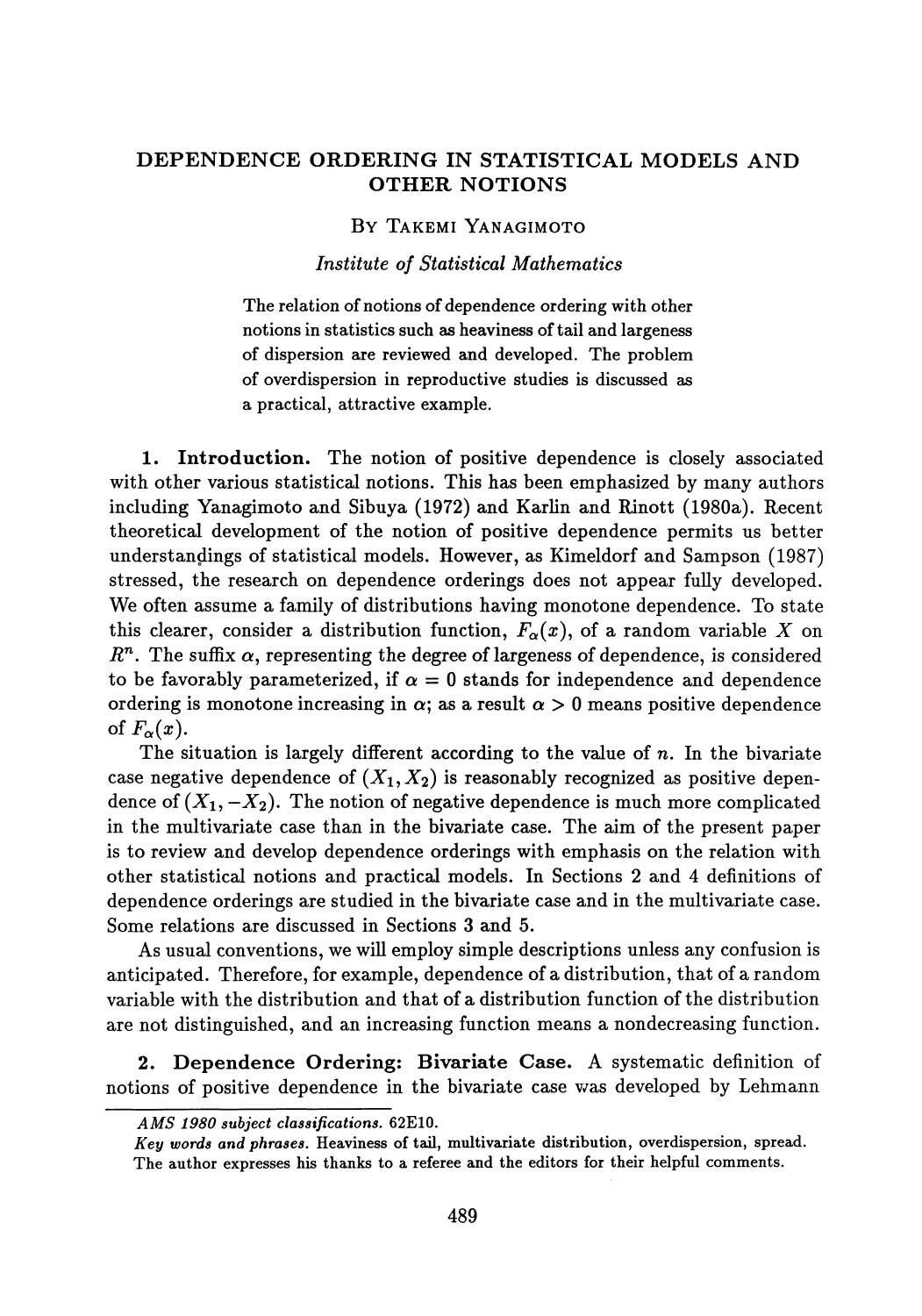(1966), which was followed by many works such as Esary, Proschan, and Walkup (1967), Yanagimoto (1972), and Shaked (1977a). Among these notions, that of as sociation introduced by Esary et al. is inconvenient to be extended to a dependence ordering.

Unified definitions of notions of positive and negative dependence given in Yanagimoto (1972) permit us a straightforward extension to those of dependence orderings. Let  $F(x, y)$  and  $G(x, y)$  be cumulative distribution functions both having common marginal distribution functions. Following the idea and the notations of Yanagimoto (1972) and Kimeldorf and Sampson (1987), we give the following definition.

DEFINITION 1. Let  $I_1$  and  $I_2$  be real intervals. We say  $I_1 < I_2$  if and only if  $x_1 \in I_1$  and  $x_2 \in I_2$  imply  $x_1 < x_2$ . Define the four families of products of interval as

$$
S(1) = \{(-\infty, x_1] \times (x_1, \infty) \mid -\infty < x_1 < \infty\}
$$
\n
$$
S(2') = \{(x_1, x_2] \times (x_2, \infty) \mid -\infty < x_1 < x_2 < \infty\}
$$
\n
$$
S(2'') = \{(-\infty, x_1] \times (x_1, x_2] \mid -\infty < x_1 < x_2 < \infty\}
$$
\n
$$
S(3) = \{(x_1, x_2] \times (x_2, x_3) \mid -\infty < x_1 < x_2 < x_3 < \infty\}.
$$

Then  $G(x, y)$  is said to have larger dependence  $F(x, y)$  in the sense of  $P(i, j)$ , if it holds

$$
P_F(I_1, J_1)P_F(I_2, J_2)P_G(I_1, J_2)P_G(I_2, J_1) \le P_G(I_1, J_1)P_G(I_2, J_2)P_F(I_1, J_2)P_F(I_2, J_1)
$$

for any  $I_1 < I_2$  and  $J_1 < J_2$  satisfying  $I_1 \times I_2 \in S(i)$  and  $J_1 \times J_2 \in S(j)$ , where  $P_F(I, J)$  represents the probability assigned by *F* to the rectangle  $I \times J$ .

The above definition provides the 16 strictly different notions of dependence orderings. The implication scheme among these orderings holds parallel to that of  $P(i, j)$ 's. Among them two orderings coincide with ones in existing literature. Yanagimoto and Okamoto (1969) called  $G(x, y)$  has larger quadrant dependence than  $F(x, y)$  when  $(i, j)$  takes  $(1, 1)$ . The ordering was also discussed in Tchen (1980). Kimeldorf and Sampson (1987) introduced the ordering called that  $G(x, y)$ is more  $\mathrm{TP}_2$  than  $F(x,y).$  This ordering is strictly stronger than that correspond ing  $(i, j) = (3, 3)$ .

Yanagimoto and Okamoto (1969) present another extension of the positive re gression dependence ordering, which corresponds to  $P(3,1)$  in Yanagimoto (1972).

DEFINITION 2. Suppose that  $G(x, y)$  and  $F(x, y)$  have both the common marginal distribution functions.  $G(x, y)$  is called to have larger regression dependence on x than  $F(x, y)$ , if it holds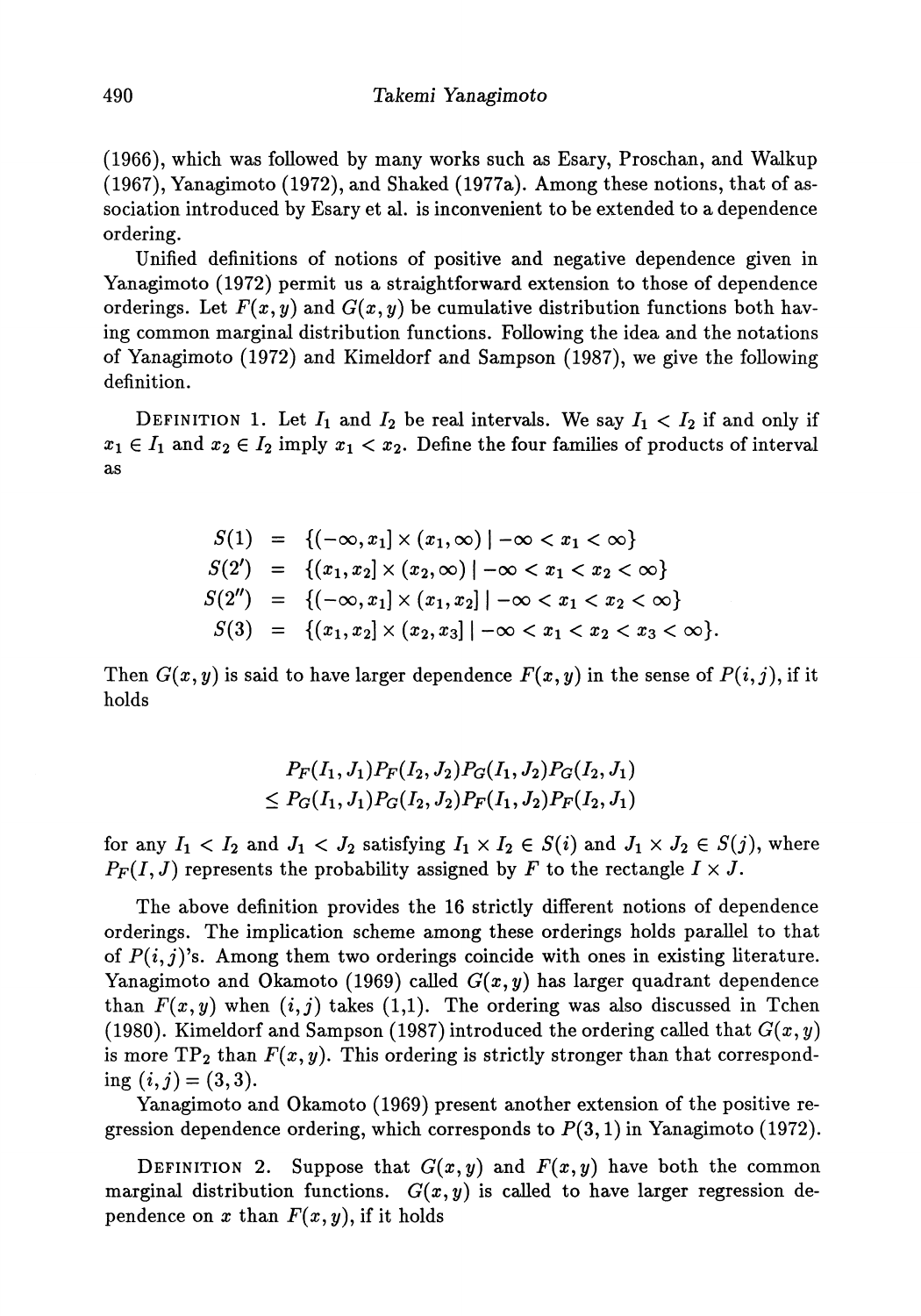$$
F^{-1}(u \mid x') \ge F^{-1}(v \mid x) \text{ implies } G^{-1}(u \mid x') \ge G^{-1}(v \mid x)
$$

for any  $x' > x$  and  $0 < u, v < 1$ , where  $F^{-1}(u \mid x) = \inf\{y \mid F(y \mid x) \ge u\}.$ 

Schriever (1987) introduced a new dependence ordering, weaker than the above. We assume common marginal distributions to compare dependence orderings of random variables *X* and *Y.* Obviously, the assumption is inessential.

Examples of distributions  $F_\alpha(x,y)$  whose dependence ordering is monotone in  $\alpha$  were presented in Yanagimoto and Okamoto (1969), Yanagimoto (1971) and Kimeldorf and Sampson (1987). Examples cover the normal distribution and fam ilies due to Farlie (1960) or Plackett (1965).

3. Some **Relations** — **I.** Dependence ordering is expected to possess a close relation with a measure of dependence and the distribution of a test statistic for independence. When  $G(x, y)$  has larger dependence than  $F(x, y)$ , we expect  $Cov_G(Y_1, Y_2) \geq Cov_F(X_1, X_2)$ , if they exist. This is true if  $G(x, y)$  has larger quadrant dependence, which was essentially given in Lehmann (1966). Yanagimoto and Okamoto (1969) obtained monotonic properties of the distribution of a test statistic under dependence orderings. The statement (ii) was improved in Schriever (1987).

PROPOSITION 1. *(Yanagimoto and Okamoto, 1969) (i) Suppose G(x,y) has larger quadrant dependence than F(x,y). Let Q be Blomqυist's statistic. Then the distribution of Q under*  $G(x, y)$  *is stochastically larger than that under*  $F(x, y)$ *.* 

*(ii) Suppose*  $G(x, y)$  *has larger regression dependence on x than*  $F(x, y)$ *. Let T be a test statistic in a family satisfying regularity conditions, which includes Kendall's and Spearman's statistics. Then the distribution of T under*  $G(x, y)$  *is stochastically larger than that under F(x,y).*

Next, we consider the notion of heaviness of tail of a positive distribution function  $F(x)$ .  $F(x)$  is said to have increasing hazard rate, when  $-\log(1 F(x)$ ) is convex. This notion is regarded as describing lighter tails for  $F(x)$  than that of the exponential distribution. Let  $X_{(1)}$  and  $X_{(2)}$  be order statistics in ascending order from independent identically distributed random variables having a distribution function  $F(x)$ . If  $F(x)$  is exponential,  $T = (X_{(1)}, X_{(2)} - X_{(1)})$ is independent. Conversely Shanbhag (1970) showed independency of *T* yields that  $F(x)$  is exponential or geometric. Yanagimoto (1972) showed that negative dependence of *T* can characterize increasing hazard rate.

The notion of heaviness of tail is extended to that of heavier tail.  $G(x)$  is said to have heavier HR tail than  $F(x)$ , if  $G^{-1}(F(x))$  is convex.

PROPOSITION 2. *Suppose G(x) and F(x) are continuous. G(x) has heavier HR tail than F(x), if and only if the distribution of T under G(x) has smaller regression dependence on x than that under F(x).*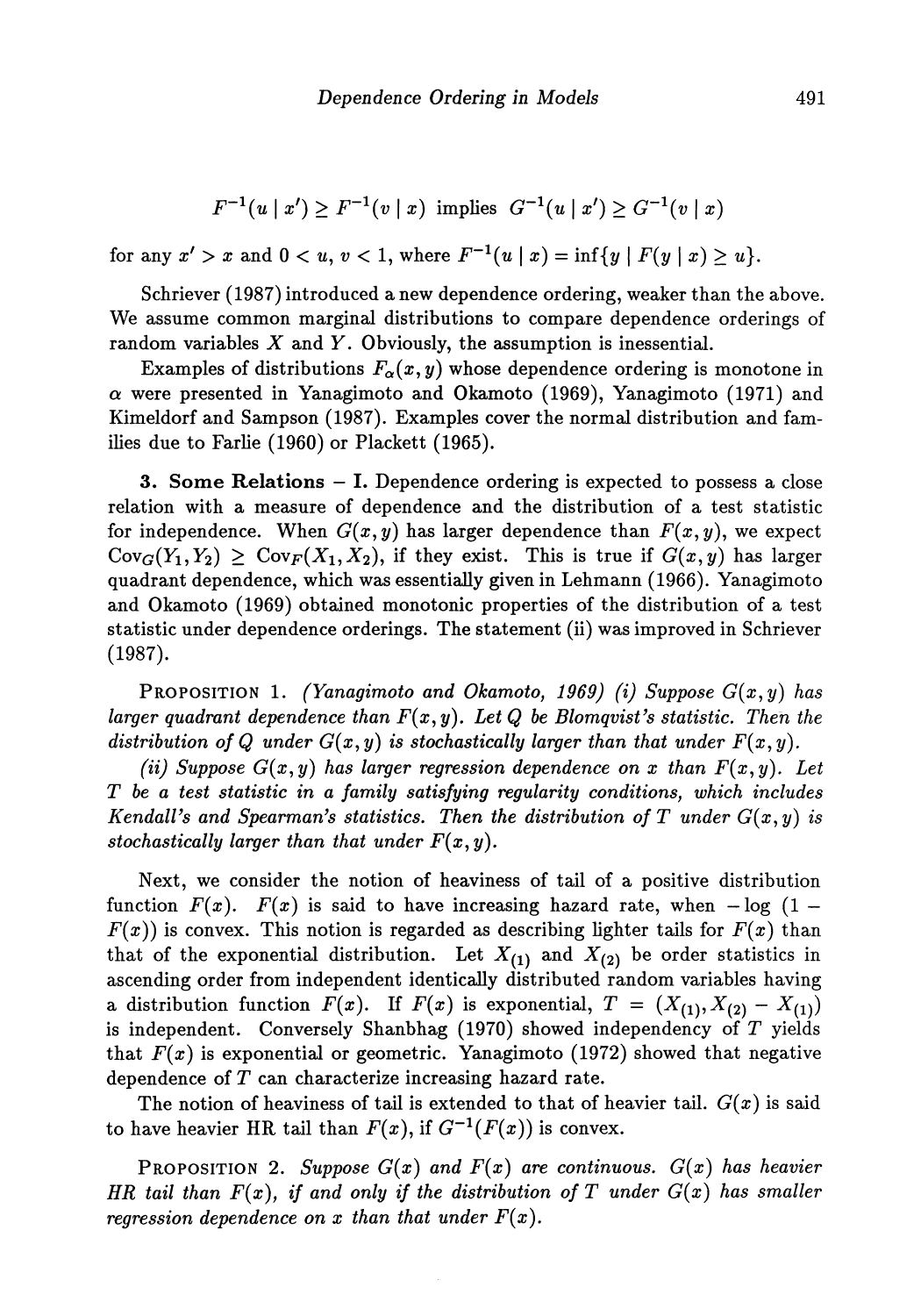Results concerning positive dependence and heaviness of tail were explored in Shaked (1977b) and Shaked and Tong (1985). Yanagimoto and Sibuya (1976) showed the close relationship of the notion of heaviness of tail and that of disper sion.

**4. Dependence Ordering — Multivariate Case.** Only a few number of papers on positive or negative dependence in the multivariate case are found in existing literature. For our purpose, it appears that  $MTP<sub>2</sub>$  by Karlin and Rinott (1980a,b), negative association by Joag-Dev and Proschan (1983) and *LOD* and *UOD* by Shaked (1982) are attractive. Suppose  $G(x)$  and  $F(x)$  have all the common one dimensional marginal functions.  $G(x)$  is said to more  $LOD$  than  $F(x)$ , if it holds that

(1) 
$$
P_G(Y_i \le c_i, i = 1,...,n) \ge P_F(X_i \le c_i, i = 1,...,n)
$$

for any  $c_i$ . The dependence ordering more  $UOD$  is given by replacing  $\leq$  by  $\geq$  in (1). Karlin and Rinott (1980a,b) defined positive  $TP_2$  dependence by

$$
(2) \t f(x \vee y) f(x \wedge y) \geq f(x) f(y)
$$

for any  $x, y \in R^n$ , where  $x \vee y$  denotes the vector with each component having the greater one of corresponding components of x and y, and  $x\vee y + x\wedge y = x + y$ . They defined negative  $TP_2$  dependence by reversing the inequality in (2) and adding additional requirements. Since  $TP_2$  dependence of  $f(x)$  does not necessarily mean that of a marginal density of  $f(x)$ , we require additional assumptions. We write a marginal density of  $f(x)$  as  $\tilde{f}(y)$ . Analogous with Definition 1, we present a definition of larger  $TP_2$  dependence ordering.

DEFINITION 3. Let  $G(x)$  and  $F(x)$  be distribution functions having density functions on a common measure.  $G(x)$  is said to have larger  $TP_2$  dependence than  $F(x)$ , if it holds that

$$
\tilde{g}(y_1 \vee y_2)\tilde{g}(y_1 \wedge y_2)\tilde{f}(y_1)\tilde{f}(y_2) \geq \tilde{g}(y_1)\tilde{g}(y_2)\tilde{f}(y_1 \vee y_2)\tilde{f}(y_1 \wedge y_2)
$$

for any marginal density  $\tilde{g}(y)$  and  $\tilde{f}(y)$  and any  $y_1,\,y_2\in R^m.$ 

The above definition is not an extension of positive or negative  $TP<sub>2</sub>$  dependence in a strict sense, while it is intended to extend negative  $TP_2$  dependence in a simpler way. In the bivariate case the larger  $TP_2$  dependence ordering is weaker than the ordering in Kimeldorf and Sampson (1987), when the density functions exist.

An attractive notion of multivariate negative dependence is negative association (Joag-Dev and Proschan, 1983). The random variable *X* is called negatively associated, if

(3) 
$$
Cov(\varphi(X_1), \varphi(X_2)) \leq 0,
$$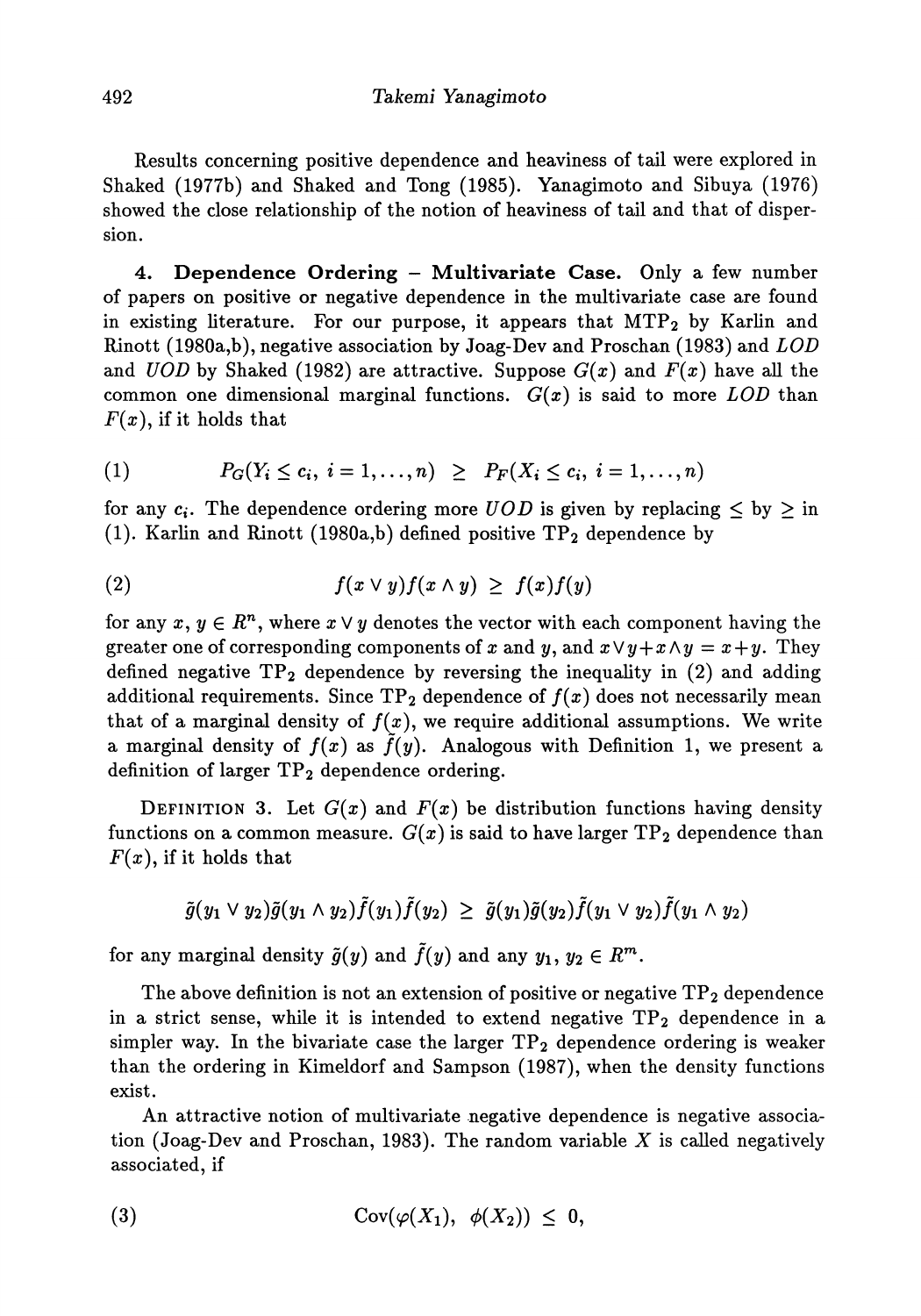provided it exists, where  $X_1$  and  $X_2$  are any partitions of X, and  $\varphi$  and  $\phi$  are increasing functions. The extension of this notion to positive dependence is straight forward, though the corresponding notion of positive dependence is strictly weaker than well known association (Esary et al. 1967). To avoid confusion of nomencla ture, we will call negative association negative weak-association (w-association).

A difficulty arises from the fact that the distributions of  $\varphi(X_1)$  and  $\varphi(Y_1)$  are different in general, even though all the one dimensional marginals of *X* and *Y* are common. Note that the condition (3) can be replaced by that  $(\varphi(X_1), \varphi(X_2))$  has negative quadrant dependence. This fact permits us a definition of w-association ordering.

DEFINITION 4. Let *X* and *Y* be random variables having all the common one dimensional marginal distributions. *Y* is said to have larger w-association than X, if it holds that  $(\varphi(Y_1),\phi(Y_2))$  has larger quadrant dependence than  $(\varphi(X_1),\phi(X_2))$ for any corresponding partitions  $X_1, X_2$  and  $Y_1, Y_2$  and increasing functions  $\varphi$  and *\*φ.*

5. Some **Relations** - **II.** In this section we will review relations of the notion of multivariate dependence with other notions, with emphasis paid to the prob lem of overdispersion arising in the multi-generation experiments for reproductive toxicology.

Consider an *n* dimensional exchangeable random variable  $X = (X_1, \ldots, X_n)$ Shaked and Tong (1985) suggested that larger dependence of *X* is associated with "hanging together" within components of *X.* They studied the joint distribution of order statistics from components of  $X$ , and obtained several relations of larger dependence with larger dispersion and majorization properties. A simple fact of their results is that larger dependence of  $X$  is associated with larger dispersion of  $T = \Sigma X_i$ . Recall that  $V(T) = nV(X_1) + n(n-1)Cov(X_1, X_2)$ . Therefore, when we fix all the one dimensional marginal distributions, larger covariance of  $X$ means larger variance of T. In other words, positive dependence of X results in overdispersion of Γ.

The problem of overdispersion is important for a model used for analyzing reproductive experiment data (for example, Krewski, Colin, Hogan, and Yanagi moto, in press). Assume that X represents an underlying (tolerance) distribution of *n* fetuses in a litter, and that for a critical point c, say  $c = 0$ , a pathological finding is observed in the *i*th fetus when  $X_i > c$ . Define the *i*th component of  $Z(X)$ , a statistic, to be 1 for  $X_i > c$ , and as 0, otherwise. Note  $Z(X)$  is expressed as an increasing function of  $X$ . It is widely accepted that the random variables  $X_i$ , are not necessarily independent and consequently  $Z(X)$  is not a vector of independent elements. It is likely to be positively dependent (and possibly negatively dependent). Positive dependence is reasonably interpreted by the fact that fetuses within a litter share common genetic and environmental factors. Potential negative dependence may be interpreted as unequal distribution of toxic substances to fetuses in a pregnant animal.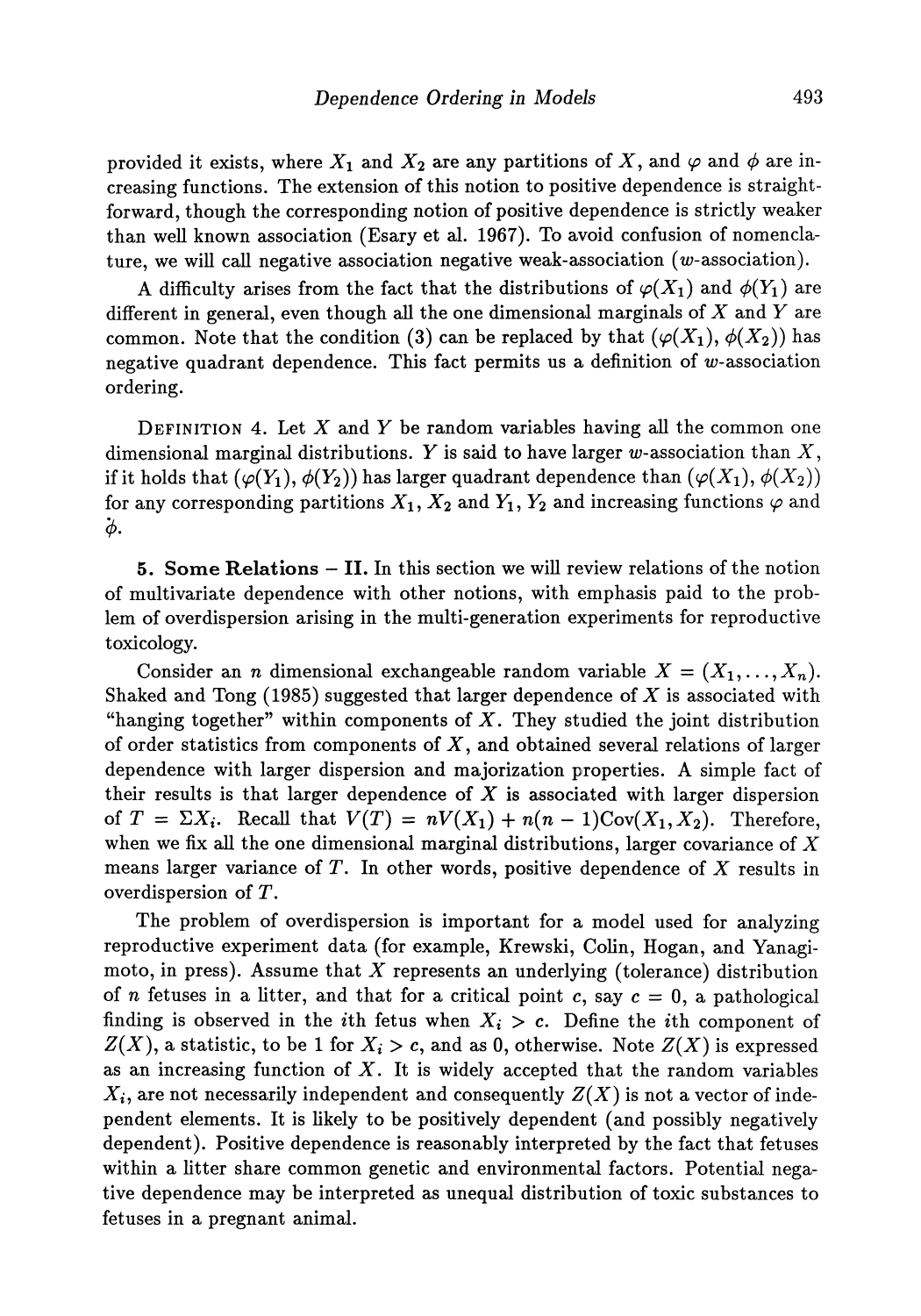These two interpretations can be formulated by a mixture distribution. Let  $\overline{H}_{\alpha}(x)$  be a one dimensional distribution function, which is stochastically monotone in  $\alpha$ . Let  $K(\alpha)$  be a mixing distribution. The positively dependent distribution function  $F(x)$  of X can be expressed by

(4) 
$$
F(x) = \int \Pi_{i=1}^{n} H_{\alpha}(x_{i}) dK(\alpha).
$$

When  $H_{\alpha}(x)$  is expressed as  $H(x-\alpha)$ , we can give another expression,

$$
(5) \t\t X \sim U + Ve,
$$

where  $U = (U_1, ..., U_n)$ ,  $e = (1, ..., 1)$ , and V and  $U_i$ ,  $i = 1, ..., n$  are random variables having distribution functions  $K(x)$  and  $H(x)$ , respectively. The negatively dependent distribution of *X* may be expressed by

(6) 
$$
X \sim (U_1, \ldots, U_n) |_{\Sigma U_i = u_0}
$$

for a constant value *UQ.*

All the distributions represented in  $(4)$ – $(6)$  have been studied as typical multivariate positive or negative distributions. A family of distribution functions given by (4) was pursued in depth by Dykstra, Hewett, and Thompson (1973) and Shaked (1975). A family of distributions given by (6) was discussed by Block, Savits, and Shaked (1982) in a more general manner. They generalized conditioning to  $U_0 + \Sigma U_i$  by adding an independent random variable, and showed that such a distribution is *UOD* and also *LOD* if each random variable has a TP2 density.

In practical applications the distribution function  $K(\alpha)$  in (4) contains a parameter representing dispersion. We can expect that larger dispersion of a mixing distribution results in larger dependency of the mixture distribution, though we need marginal adjustments for comparison. The generalization of (6) by Block et al. (1982) looks appealing, and larger dispersion of *Uo* is expected to result in smaller dependency of *X.* Finally, we present examples of the normal case (Ochi and Prentice, 1984) and the beta-binomial case (Skellam, 1948, Williams, 1975).

EXAMPLE 1. As usual the normal case presents us a simple, clear example. Let  $U_i \sim N(0, \sigma^2), \, \sigma^2 \geq 0, \, V \sim N(0, \delta^2), \, \delta^2 \geq 0, \, U_0 \sim N(0, \tau^2), \, \tau^2 \geq 0 \, \, \text{and} \, \, u_0 = 0.$ Then the random variable X in (5) belongs to  $N(0, \sigma^2 I + \delta^2 e' e)$  and that in (6) belongs to  $N(0, \sigma^2 I - (\sigma^4/(\eta \sigma^2 + \tau^2))e'e)$ . By adjusting all the one dimensional marginal distributions as  $N(0,1)$ , the former family is written as  $N(0, (1 - p)I +$  $pe'e$ ) for  $1 \ge p \ge 0$  and the latter is written as  $N(0, (1-p)I + pe'e)$  for  $0 > p \ge$  $-1/(n-1)$ . Note that both the families superficially share the same form of the normal distribution. It is easily checked that the larger  $TP_2$  dependence ordering of the above families of distributions is monotone increasing in  $p$ , that is, monotone increasing in  $\delta^2$  and monotone decreasing in  $\tau^2$ . As a result the more  $\emph{LOD}$  or the more *UOD* ordering also is monotone increasing in *p.*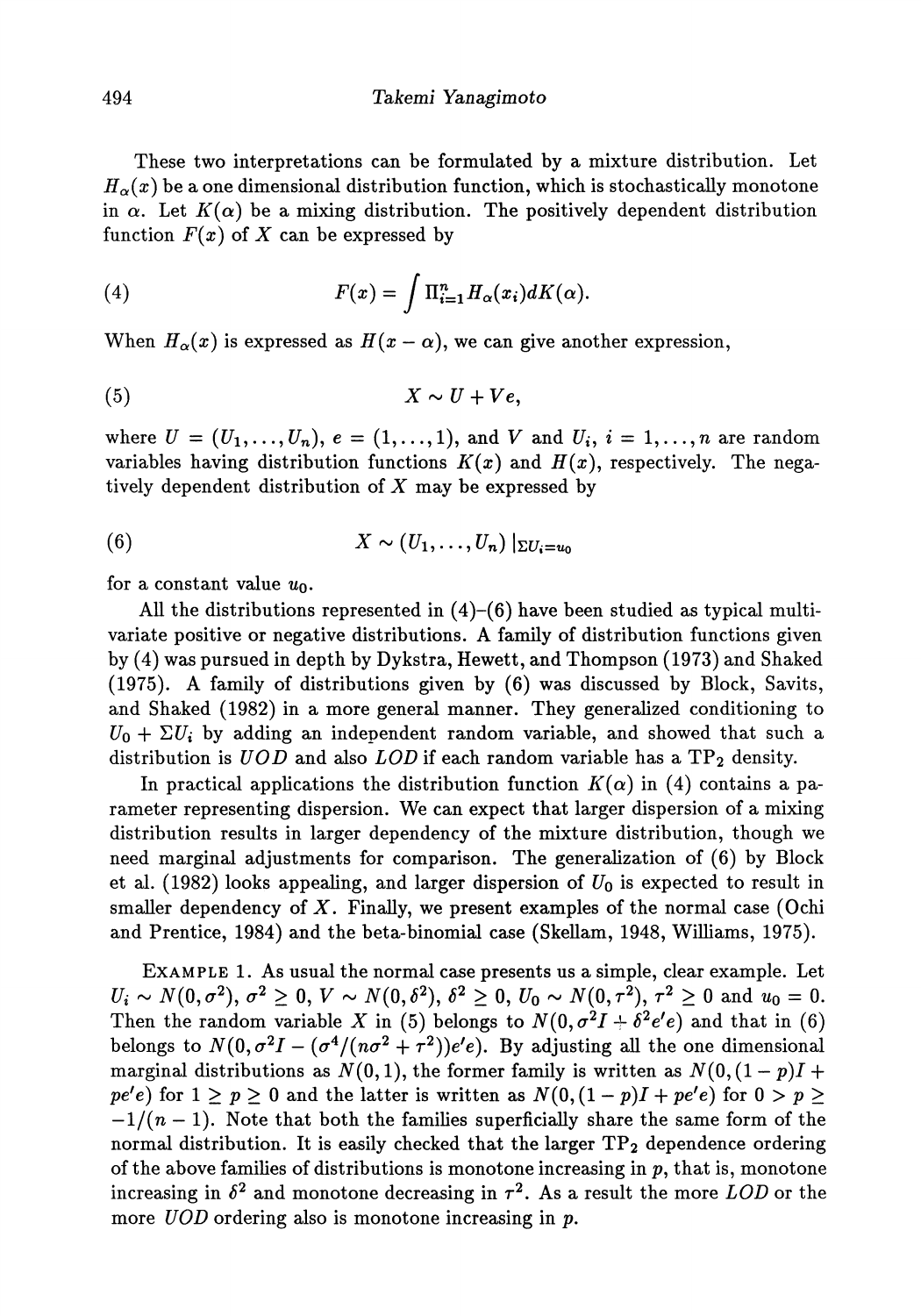EXAMPLE 2. The beta-binomial distribution is the most familiar distribution employed in the model for reproductive studies because of its simple form as a mixture distribution of the binomial distribution. The probability function of the beta-binomial distribution is written as

(7) 
$$
p(x; n, \alpha, \beta) = {}_{n}C_{t}\Pi_{r=0}^{x-1}(\mu + r\theta)\Pi_{r=0}^{n-x-1}\{(1-\mu) + r\theta\}/\Pi_{r=0}^{n-1}(1+r\theta).
$$

Note that (7) makes sense to some extent, even when  $\theta$  is less than 0 (Prentice, 1986).

Let *W* be a random variable having the beta distribution,  $Be(\alpha, \beta)$  and  $V =$  $\log W/(1 - W)$ . Let  $U_i$  be a random variable having the distribution function  $\exp x/(1 + \exp x)$ . To define  $Z(X)$  having the multivariate beta-binomial distribution we set  $X = U + Ve$  and  $c = 0$ . The probability function of  $t = \sum X_i$  is given by  $p(t; n, \theta, \mu)/_{n}C_{t}$  with  $\mu = \alpha/(\alpha + \beta)$  and  $\theta = 1/(\alpha + \beta)$ . It follows that this distribution is associated if *θ >* 0. Straightforward calculations yield that the larger  $TP_2$  dependence ordering of the multivariate beta-binomial distribution is monotone increasing in  $\theta$  for a fixed  $\mu$  as far as (7) makes sense.

## REFERENCES

- BLOCK, H.W., SAVITS, T.H. and SHARED, M. (1982). Some concepts of negative dependence. *Ann. Prob.* 10 765-772.
- DYKSTRA, R.L., HEWETT, J.E. and THOMPSON, W.A. (1973). Events which are almost independent. *Ann. Statist.* 1 674-681.
- ESARY, J., PROSCHAN, F. and WALKUP, D. (1967). Association of random variables with application. *Ann. Math. Statist.* 38 1466-1474.
- FARLIE, D.J.G. (1960). The performance of some correlation coefficients for a general bivariate distribution. *Biometrika* 47 307-323.
- JOAG-DEV, K. and PROSCHAN, F. (1983). Negative association of random variables, with applications. *Ann. Statist.* 11 286-295.
- KARLIN, S. and RINOTT, Y. (1980a). Classes of orderings of measures and related correlation inequalities-I. *J. Multivar. Anal.* 10 467-498.
- KARLIN, S. and RINOTT, Y. (1980b). Classes of orderings of measures and related correlation inequalities-II. *J. Multivar. Anal.* 10 499-516.
- KiMELDORF, G. and SAMPSON, A.R. (1987). Positive dependence orderings. *Ann. Inst. Statist. Math.* 39 113-118.
- KREWSKI, D., COLIN, D. and YANAGIMOTO, T. (1989). Statistical methods for devel opmental toxicity studies. In *Interpretation and Extrapolation of Reproduction Data to Establish Human Safety Standards,* H.C. Grice and K.S. Khera, eds., Springer, New York.
- LEHMANN, E.L. (1966). Some concepts of dependence. *Ann. Math. Statist.* 37 1137— 1153.
- OCHI, Y. and PRENTICE, R.L. (1984). Likelihood inference in a correlated probit re gression model. *Biometrika* 71 531-543.
- PLACKETT, R.L. (1965). A class of bivariate distributions. *J. Amer. Statist. Assoc.* 60 516-522.